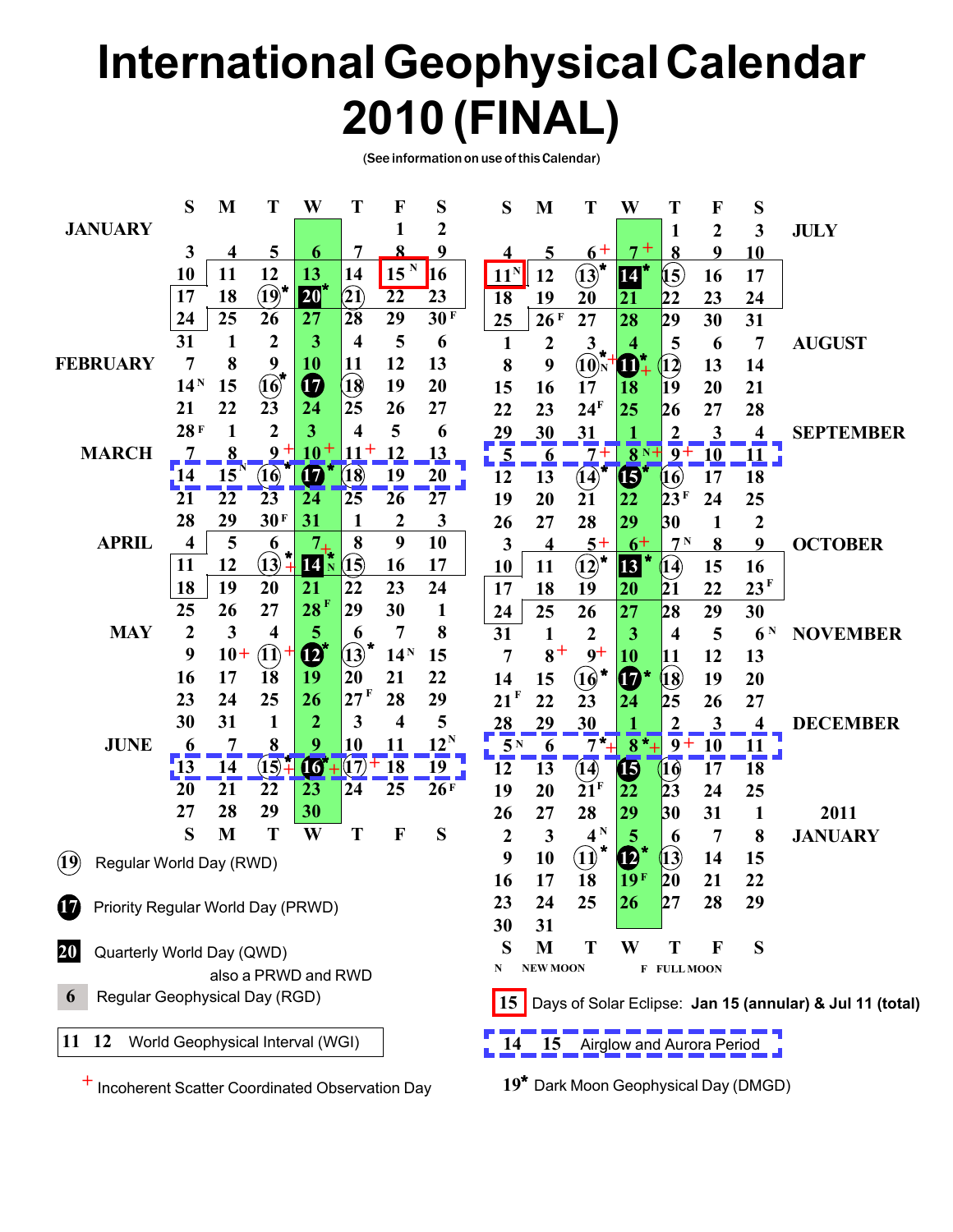## NOTES on other dates and programs of interest:

1. Days with significant meteor shower activity (based on UT in year 2010) — regular meteor showers: Jan 1-6; Apr 16-25; Apr 19-May 28; May 22-Jul 2; May 20-Jul 5; Jun 5-Jul 17; Jul 8-Aug 19; Jul 17-Aug 24; Sep 26-Oct 3; Oct 2-Nov 7; Oct 31-Nov 23; Nov 27-Dec 18; Dec 17-26. These can be studied for their own geophysical effects or may be "geophysical noise" to other experiments. (pjenniskens@mail.arc.nasa.gov)

- 2. GAW (Global Atmosphere Watch) -- early warning system for changes in greenhouse gases, ozone layer, and long range transport of pollutants -- http://www.wmo.ch/web/arep/gaw/gaw\_home.html. (See Explanations.)
- 3. CAWSES (Climate and Weather of the Sun-Earth System) SCOSTEP Program 2004-2008+. Theme areas: Solar Influence on Climate; Space Weather: Science and Applications; Atmospheric Coupling Processes; Space Climatology; and Capacity Building and Education. http://www.bu.edu/cawses (See Explanations.) (S. Avery –susan.avery@colorado.edu)
- 4. ILWS (International Living With a Star) Program International effort to stimulate, strengthen, and coordinate space research to understand the governing processes of the connected Sun-Earth System as an integrated entity. See http://ilws.gsfc.nasa.gov/.
- 5. + Incoherent Scatter Coordinated Observations Days (see Explanations) starting at 1300 UT on the first day of the intervals indicated, and ending at 2000 UT on the last day of the intervals (minimum 31 hours observations: Jan 15-31 Alert for Stratospheric warmings; Feb 1-15 same as January; Mar 9-11 QPTIDs; Apr 13 SolarMin; May 10 SolarMin; Jun 15-16 Topside; Jul 6 SolarMin; Aug 10 SolarMin; Sep 7-8 TopSide; Oct 5 SolarMin; Nov 8 SolarMin; Dec 7-8 Topside.

See http://e7.eiscat.se/Members/ingemar/skedule/WD2010.htm/view?searchterm=2010%20Incoherent%20Scatter%20Coordinated

where **SolarMin** = To cover the end of the unique extreme solar minimum (Anthony.vaneyken@sri.com and ingemar@eiscat.se);

 **Stratospheric Warmings** = Dynamics of lower thermosphere during stratospheric warming (L. Goncharenko -- lpg@haystack.mit.edu);  **TopSide** = Lat and Alt Variability of Topside Ionosphere (frodrigues@astraspace.net and Michael.nicolls@sri.com)  **QP TIDs** = Quasi-Periodic Traveling Ionospheric Disturbances-extended lat coverage (JDMathews@psu.edu)

 **AO** = Arecibo Obs (http://www.naic.edu/~isradar/is/ishome.html) Incoherent Scatter Radar (ISR);

**JRO** = Jicamarca Radio Obs (**http://jro.igp.gob.pe/english/radar/operation/real-time\_en.php**);

FINAL EDITION, April 2010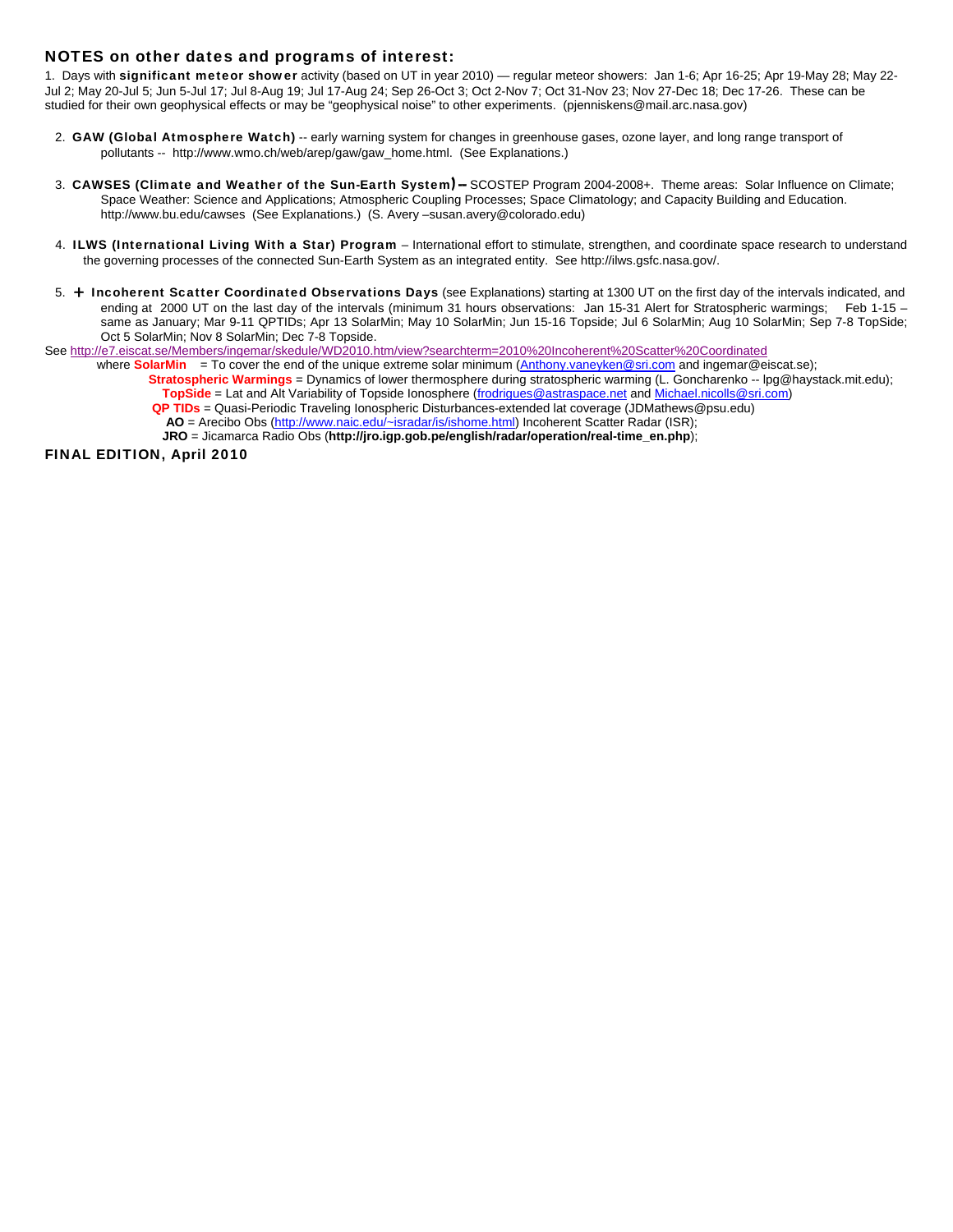## **FXPI ANATIONS**

 This Calendar continues the series begun for the IGY years 1957-58, and is issued annually to recommend dates for solar and geophysical observations which cannot be carried out continuously. Thus, the amount of observational data in existence tends to be larger on Calendar days. The recommendations on data reduction

and especially the flow of data to **World Data Centers (WDCs)** in many instances emphasize Calendar days. The Calendar is prepared by the **Interna**tional Space Environment Service (ISES) with the advice of

spokesmen for the various scientific disciplines.

### The **Solar Eclipses** are:

**a.) 15 January 2010, annular eclipse,** crosses Africa, Indian Ocean, and Asia. Best observing extreme southern India, northern Sri Lanka, extreme southern Bangladesh, extreme northern Myanmar, and China (up to Qingdao). Partial phases in eastern Europe, Africa except extreme west and Cape Town extreme south, and Asia up to eastern Japan and middle of Java.

**b.) 11 July 2010, total solar eclipse,** crosses the Pacific, hitting land at Easter Island (Chile), then is low in sky on southern Chilean coast. Seen by boat from southern Pacific islands, especially south of French Polynesia. Small island Tatkoto is near centerline, as well as Kikueru and Tauere in the Tuamoto Islands. Path crosses Pacific Ocean south of Cook Island and crosses Oneroa and Ivirua. Partial phases near sunset reach Peru, Bolivia, Chile, Argentina, Uruguay, Paraguay and southern Brazil.

(Information provided by Jay M. Pasachoff, IAU Working Group on Eclipses, based on maps by Fred Espenak, NASA's Goddard Space Flight Center and from Peterson Field Guide to the Stars and Planets (Pasachoff input). See http://www.eclipses.info.

**Meteor Showers** (selected by P. Jenniskens, SETI Institute, Mountain View, CA, pienniskens@mail.arc.nasa.gov) include important visual showers and also unusual showers observable mainly by radio and radar techniques. The

dates are given in Note 1 under the Calendar. See extended text for more details. Definitions:

| Regular Geophysical Days (RGD)     | Time | $=$ Universal Time $(UT)$ :<br>= each Wednesday; |
|------------------------------------|------|--------------------------------------------------|
|                                    |      |                                                  |
| Regular World Days (RWD)           |      | $=$ Tuesday, Wednesday and                       |
|                                    |      | Thursday near the middle of                      |
|                                    |      | the month (see calendar);                        |
| Priority Regular World Days (PRWD) |      | $=$ the Wednesday <b>RWD</b> ;                   |
| Quarterly World Days (QWD)         |      | $=$ <b>PRWD</b> in the <b>WGI</b> :              |
| World Geophysical Intervals (WGI)  |      | $= 14$ consecutive days each                     |
|                                    |      | season (see calendar);                           |
| <b>ALERTS</b>                      |      | $=$ occurrence of unusual solar                  |
|                                    |      | or geophysical conditions,                       |
|                                    |      | broadcast once daily soon                        |
|                                    |      | after 0400 LIT.                                  |

#### $\text{STRATWARM} = \text{stratospheric warnings}$

Retrospective World Intervals (RWI) = MONSEE study intervals

 For more detailed explanations of the definitions, please visit http:// www.ngdc.noaa.gov/stp/SOLAR/IGCwebpage5.html or contact H. Coffey *or http://*

*www.ises-spaceweather.org/.*

Priority recommended programs for measurements not made continuously (in addition to unusual ALERT periods):

Aurora and Airglow - Observation periods are New Moon periods, especially the 7 day intervals on the calendar;

Atmospheric Electricity — Observation periods are the RGD each Wednesday, beginning on 6 January 2010 at 0000 UT, 13 January at 0600 UT, 20 January at 1200 UT, 27 January at 1800 UT, etc. Minimum program is **PRWDs**.

Geomagnetic Phenomena - At the minimum, need observation periods and data reduction on **RWDs** and during **MAGSTORM** Alerts.

**Ionospheric Phenomena** - Quarter-hourly ionograms; more frequently on RWDs, particularly at high latitude sites; f-plots on RWDs**;** hourly ionogram scaled parameters to **WDCs** on **QWDs**; continuous observations for solar eclipse in the eclipse zone. See **Airglow and Aurora.** 

**Incoherent Scatter** - Observations on Incoherent Scatter Coordinated Days; also intensive series on **WGIs** or **Airglow and Aurora** periods. Special programs: Dr. Ingemar Haggstrom, EISCAT, Box 812, SE-98128 Kiruna, Sweden; tel: +46 98079155; Fax: +46 98079159; email ingemar@eiscat.se. URSI Working Group G.5. See

http://e7.eiscat.se/Members/ingemar/skedule/WD2010.htm/

view?searchterm=2010%20Incoherent%20Scatter%20Coordinated

Ionospheric Drifts — During weeks with RWDs**.**

**Traveling Ionosphere Disturbances** — special periods, probably **PRWD or RWDs.** 

**Ionospheric Absorption** - Half-hourly on **RWDs**; continuous on solar eclipse days for stations in eclipse zone and conjugate area. Daily measurements during Absorption Winter Anomaly at temperate latitude stations (Oct-Mar Northern

Hemisphere; Apr-Sep Southern Hemisphere).

Backscatter and Forward Scatter - RWDs at least. Mesospheric D region electron densities - RGD around noon. ELF Noise Measurements of earth-ionosphere cavity resonances **—** WGIs**.**

All Programs - Appropriate intensive observations during unusual meteor activity.

Meteorology — Especially on RGDs. On WGIs and STRAT-**WARM** Alert Intervals, please monitor on Mondays and Fridays as well as Wednesdays.

GAW (Global Atmosphere Watch) -- WMO program to integrate monitoring of atmospheric composition. Early warning system of changes in atmospheric concentrations of greenhouse gases, ozone, and pollutants (acid rain and dust particles). WMO, 41 avenue Giuseppe-Motta, P.O.

Box 2300, 1211 Geneva 2, Switzerland.

Solar Phenomena — Solar eclipse days, RWDs**,** and during PROTON/FLARE ALERTS.

**CAWSES (Climate and Weather of the Sun-Earth System)**<br>-- SCOSTEP Program 2004-2008+. Focus on fully utilizing past, present, and future data; and improving space weather forecasting, the design of spaceand Earth-based technological systems, and understanding the solar-terrestrial influences on Global Change. Contact is Susan Avery (susan.avery@colorado.edu), Chair of CAWSES Science Steering Group. Program "theme" areas: Solar Influence on Climate; Space Weather: Science and Applications; Atmospheric Coupling Processes; Space Climatology; and Capacity Building and Education. See http://www.bu.edu/cawses/.

**ILWS (International Living With a Star)** - International effort to stimulate, strengthen, and coordinate space research to understand the governing processes of the connected Sun-Earth System as an integrated entity. Contact M. Gukathakurta at madhulika.guhathakurta@nasa.gov-- http:// ilws.gsfc.nasa.gov/

Space Research, Interplanetary Phenomena, Cosmic Rays, Aeronomy —QWDs, RWD**,**Airglow and Aurora periods.